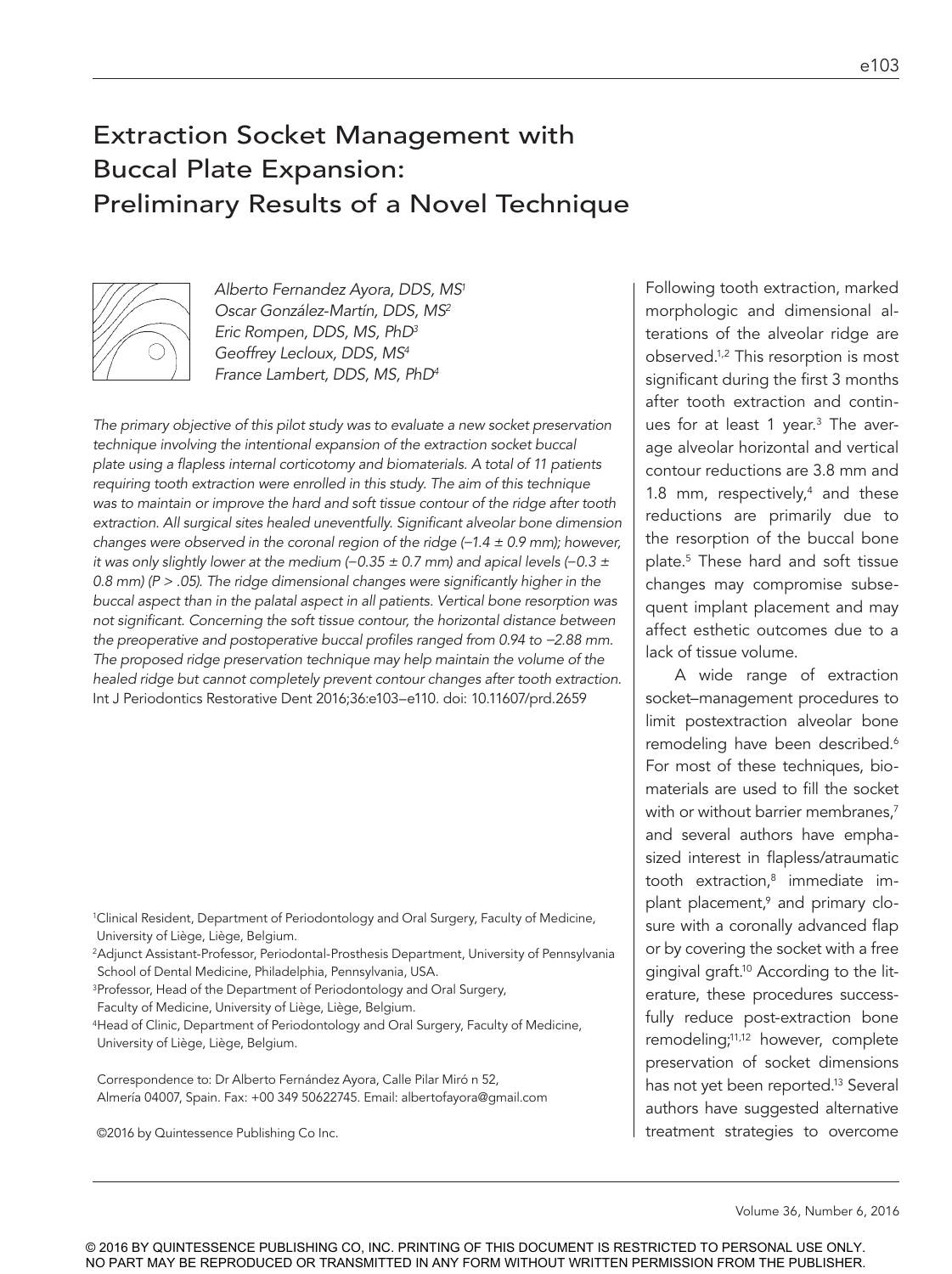the expected bone loss. Some of the proposed techniques have involved a saddle connective tissue graft to thicken the soft tissue and compensate for the expected loss of volume.14 This technique has displayed excellent outcomes in terms of tissue volume and stability but involves a certain level of morbidity due to the requirement of harvesting soft tissue from the palate. Alternatively, the socket-shield technique has presented effective results for preserving the tissue profile of the implant site.<sup>15</sup> However, indications for this procedural technique are limited and long-term outcomes still need to be investigated. Other authors have described overbuilding procedures to place the graft external to the buccal plate rather than inside the socket.16,17

Therefore, the objective of this pilot study was to describe a novel socket-preservation technique involving flapless displacement of the buccal bone plate and the use of biomaterials to compensate for the expected alveolar contour resorption and to assess the efficacy of that technique. Furthermore, hard and soft tissue changes were evaluated and compared with postextraction socket remodeling patterns previously described in the literature.

## Materials and methods

#### *Experimental design*

The present study was designed as a case series of 11 patients. Consent was obtained from patients based on the Helsinki Declaration

of 1975, as revised in 2000. All clinical procedures were performed at the Department of Periodontology and Oral Surgery at the University of Liège, Belgium, by two operators (F.L. and G.L.). Informed consent was obtained from all patients prior to performing the surgical procedure.

#### *Study population*

The study population consisted of 11 adult patients requiring tooth extraction in the maxillary anterior teeth and premolars ranging to the second premolar. The included patients were scheduled for extraction due to caries, trauma, or endodontic treatment failures. The patients were enrolled and treated from March 2013 to December 2013. The exclusion criteria included the following: age < 18 years, smoker, presence of relevant medical condition, psychologic disorder, pregnancy or lactation, presence of acute periodontal or periapical pathology, radiotherapy or chemotherapy, and drugs that might compromise bone healing.

Only teeth with an intact buccal bone plate were considered for this procedure. All patients received instructions in oral hygiene and underwent initial periodontal evaluation, including tooth cleaning with scaling, if necessary. The following data were collected for all patients: age, gender, reason for tooth extraction based on both clinical and radiographic examinations, tooth vitality, tooth location, and soft tissue biotype.<sup>18</sup>

#### *Surgical procedure*

Local anesthesia was administered and the tooth extraction was performed without flap elevation and as atraumatically as possible. The integrity of the buccal plate was evaluated with a probe, and granulation tissues were carefully removed. An internal osteotomy of the socket buccal plate was performed with a Piezotome (Acteon) using the LC2 and BS4 tips of the extraction kit. Two vertical osteotomies and one horizontal osteotomy were made to push the buccal plate outward from the socket. Two small cervical releasing incisions were made in the mesiobuccal and distobuccal aspects of the socket to allow for displacement of the osteotomies in the region of keratinized tissue. The socket was filled with bovine hydroxyapatite (Bio-Oss, Geistlich). The biomaterial was packed to push the released buccal plate outward. A membrane of polyethylene glycol (PEG) (Membragel, Straumann) was used to cover the socket according to the manufacturer's recommendation (Fig 1). The PEG plug was stabilized on the top of the socket with a cross suture (silk 4/0, Sofsilk) (Fig 2). When necessary, a provisional removable partial denture was adjusted without contact to avoid any potential compression of the augmented area during the first week of wound healing.

The International Journal of Periodontics & Restorative Dentistry

<sup>© 2016</sup> BY QUINTESSENCE PUBLISHING CO, INC. PRINTING OF THIS DOCUMENT IS RESTRICTED TO PERSONAL USE ONLY. NO PART MAY BE REPRODUCED OR TRANSMITTED IN ANY FORM WITHOUT WRITTEN PERMISSION FROM THE PUBLISHER.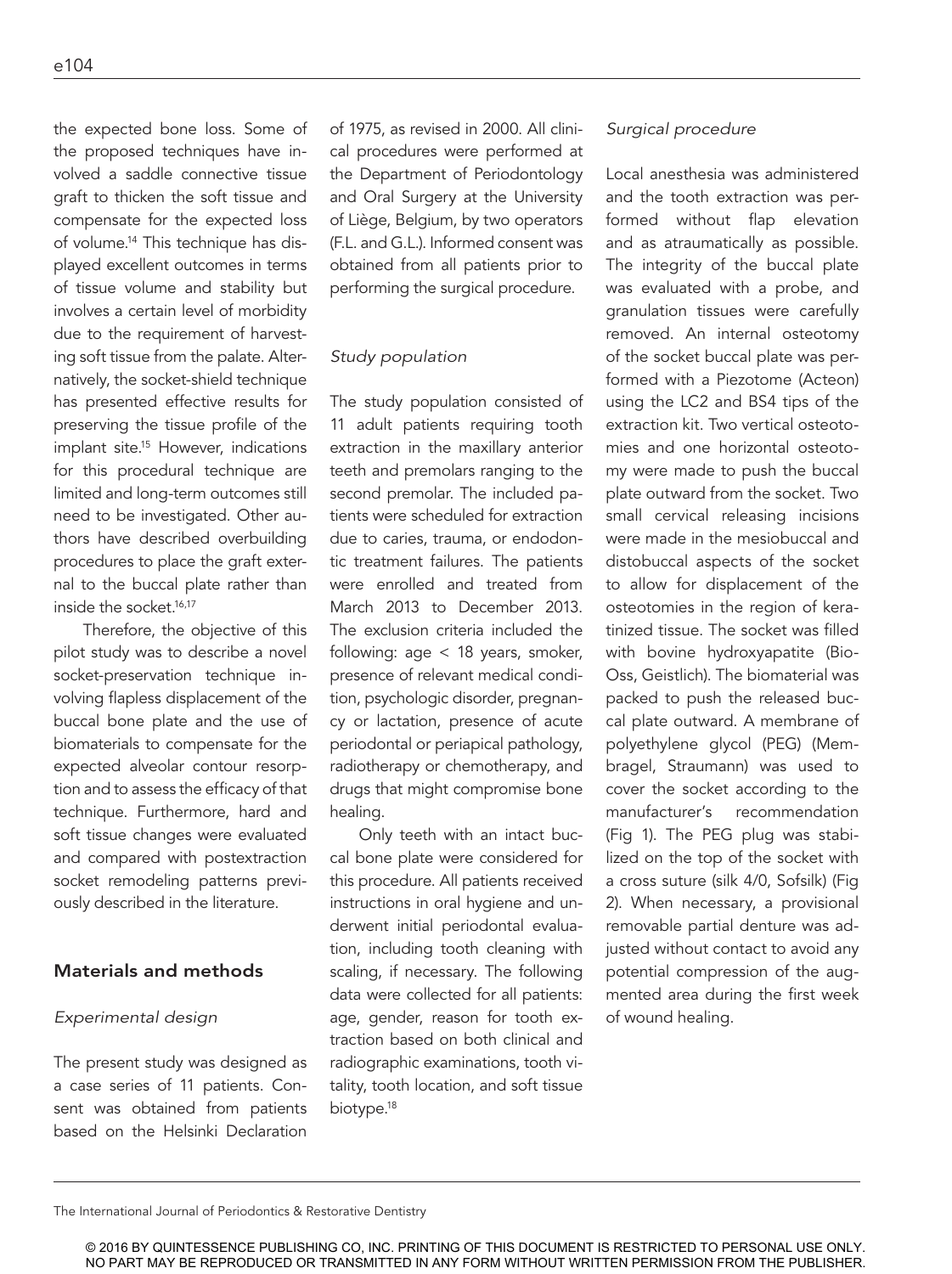Fig 1 Sample case. (a) *Situation at baseline.* (b) *Atraumatic extraction.* (c) *Internal corticotomy of the buccal wall of the socket.* (d) *Placement of the filling biomaterial (Bio-Oss, Geistlich).* (e) *The PEG membrane solidified 20–50 seconds after its application.*











## *Postoperative instructions and follow-up*

Antiobiotics (amoxicillin 500 mg tid) were administered to the patients 1 day before surgery and continued for 5 days. Analgesics (ibuprofen 600 mg) were advised only if necessary. Mouthrinses (chlorhexidine digluconate, Corsodyl) were provided twice a day until suture removal at 10 days after surgery. Patients were instructed not to brush the surgical area until the suture had been removed. Patients attended follow-up visits at 1 month and 3 months after surgery. The state of the buccal plate expansion technique.



© 2016 BY QUINTESSENCE PUBLISHING CO, INC. PRINTING OF THIS DOCUMENT IS RESTRICTED TO PERSONAL USE ONLY. NO PART MAY BE REPRODUCED OR TRANSMITTED IN ANY FORM WITHOUT WRITTEN PERMISSION FROM THE PUBLISHER.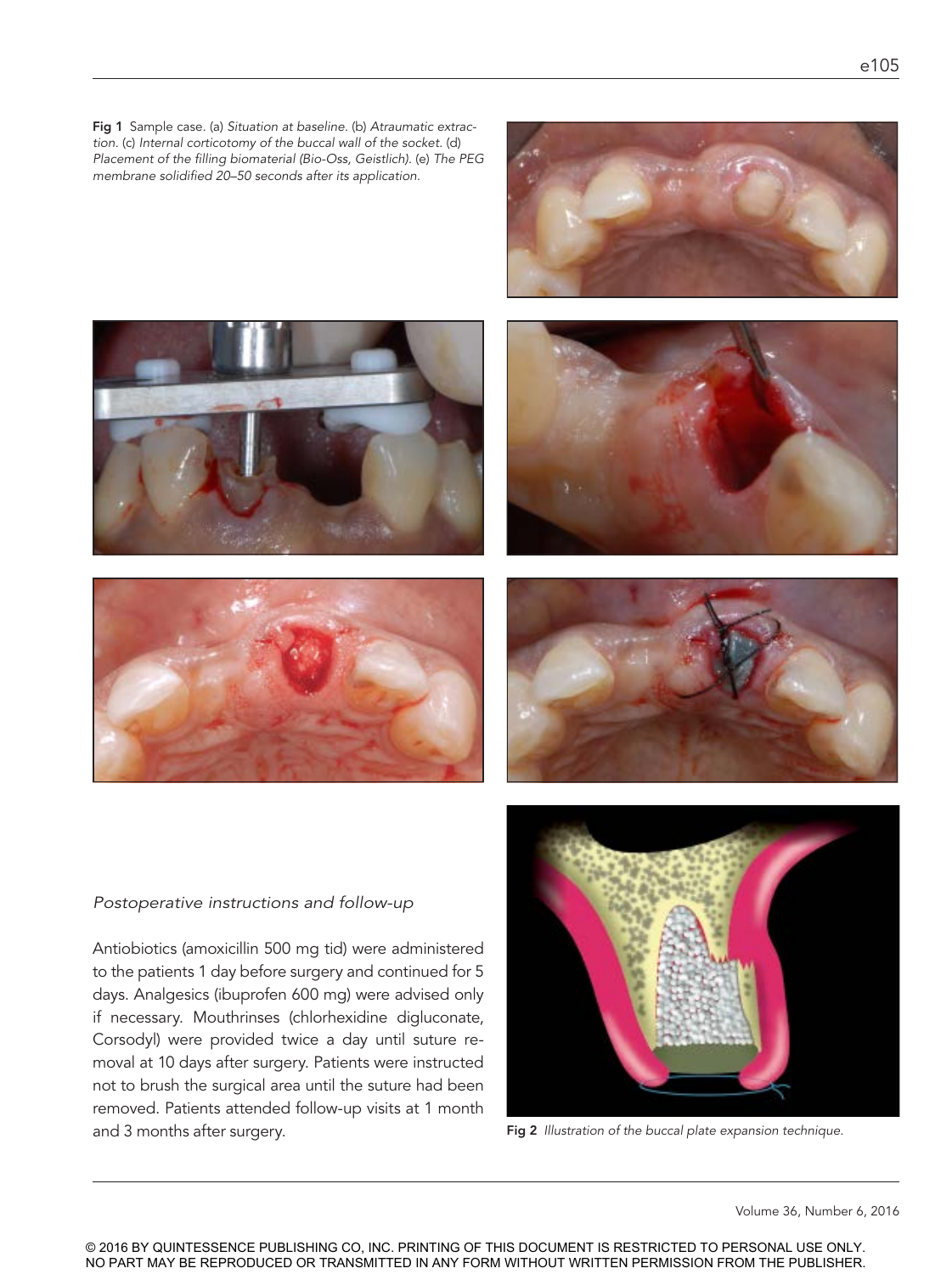

Fig 3 *Situation 3 months post ridge preservation.*



Fig 4 *Hard tissue volume analyses at the coronal level (2 mm).* (a) *Baseline CT scan.* (b) *CT scan at 3 months postoperative.*

## *Data collection*

#### Patient-centered outcomes

One week after surgery, the patients filled out a visual analog scale (VAS) form to evaluate their level of discomfort and postoperative pain. Drug intake and possible complications were also recorded.

#### *Hard and soft tissue analyses*

Prior to tooth extraction and 3 months after the surgical procedure (Fig 3), the patients underwent a cone beam computed tomography (CBCT) (Somaton Emotion, Siemens), and an impression using polyvinyl siloxane (Express 2, 3M ESPE).

The radiographic data were analyzed using three-dimensional (3D) reconstruction software (Syngon MMWP, Siemens). The two CBCT scans were matched together, and the horizontal and vertical bone remodeling was measured. Buccal and palatal horizontal measurements were made at three levels: –2 mm (coronal), –4 mm (medium), and –7 mm (apical) (Fig 4). Vertical loss was measured at a single point in the middle of the socket.

From baseline and 3-month impressions, cast models were made using dental stone (Estheticbase gold, Dentona). The casts were scanned with a 3D laser scanner (D250, 3Shape). The STL files obtained from each model were subsequently transferred to a digital shape sampling and processing software for re-elaboration of 3D models from the 3D scan data (Studio, Geomagic). For each patient, presurgical and 3-month models were superimposed following a previously reported protocol.<sup>19</sup> Prior to taking the measurements, the presurgical model was set as the reference, while the postsurgical model was set as the test. For each superimposed model, twodimensional labiopalatal sections were obtained in the middle of the extraction area, perpendicular to the alveolar crest. Subsequently, the linear distance between the preoperative and postoperative soft tissue profiles was measured. These measurements were taken beginning at the top of the crest and were repeated each millimeter for 4 mm in the apical direction (Fig 5).

#### *Statistical analyses*

Comparisons of data obtained at baseline and 3 months were performed using Student *t* test and signed rank test. Student *t* test was used for continuous variables, and Fisher exact test was used for categorical variables. For all analyses, the level of significance was set at *P* < .05. The calculations were performed using SAS version 9.3

The International Journal of Periodontics & Restorative Dentistry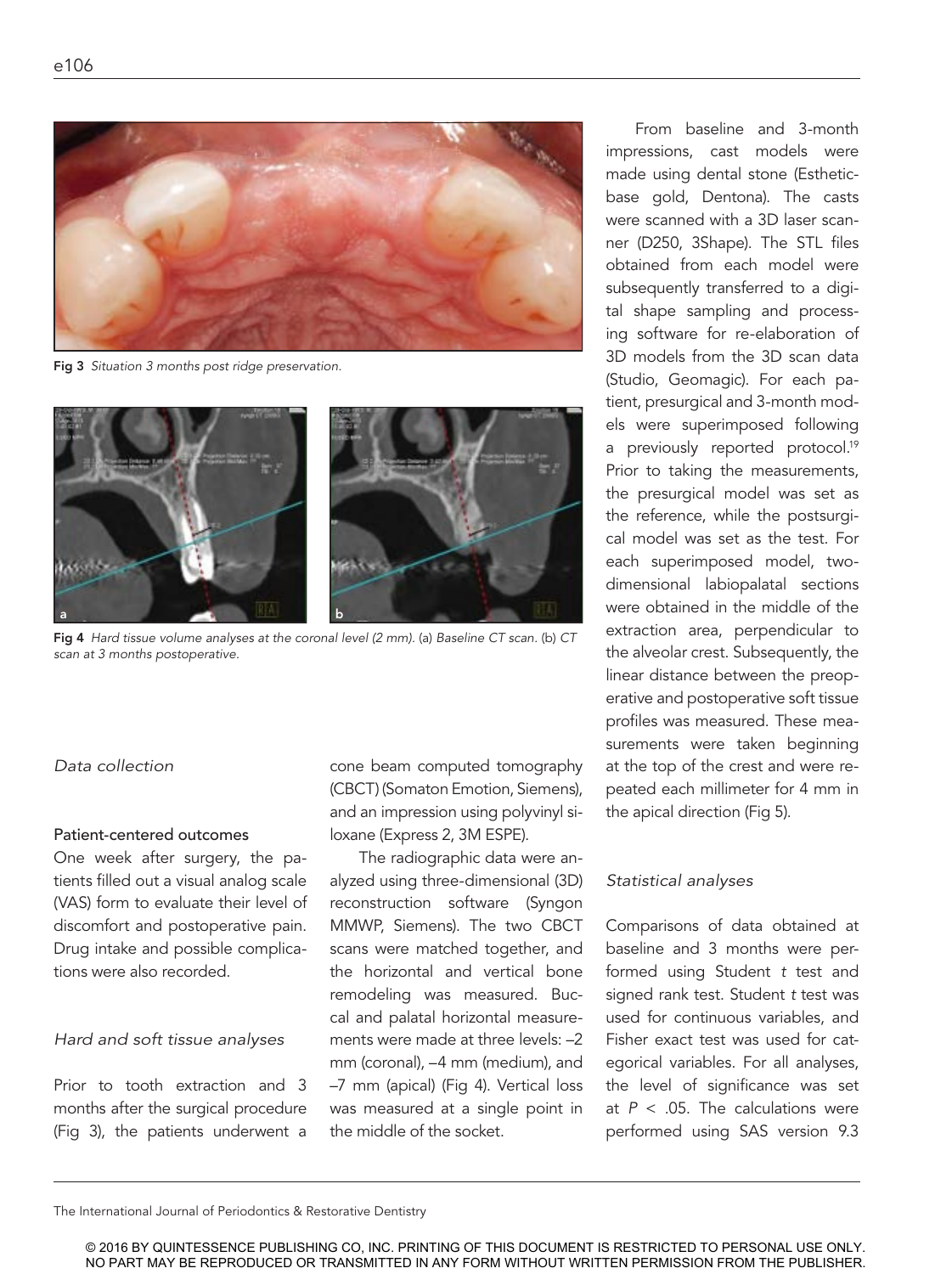Fig 5 *Details of the pre- and postoperative models showing the area subjected to soft tissue augmentation. Model superimposition and twodimensional section evaluating the middle of the edentulous gaps are also shown.* 





for Windows (SAS) and the graphics software S-PLUS version 8.1 (TIBCO). Straightforward descriptive statistics were used to present the changes in the soft tissue profile from before to after surgery.

## Results

A total of 11 patients (6 women and 5 men; mean age: 46 years, range: 39–70 years) and 11 teeth were enrolled and treated in this study. No patients dropped out of the study over the 3-month follow-up period. Of the 11 teeth extracted, 5 were premolars, 3 were lateral incisors, 2 were central incisors, and 1 was a canine. Of these, 9 teeth were extracted for endodontic reasons and 2 due to severe decay, which made restoration impossible. The healing period following the ridge preservation procedure was uneventful. After 10 days, the PEG membrane was no longer visible in all patients, and in 10 out of 11 patients the craters were covered with fibrin. Three months after surgery, complete closure and newly formed keratinized mucosa were observed in all sites.

## *Horizontal and vertical alveolar bone dimension changes*

Horizontal and vertical bone remodeling of the ridge from baseline to 3 months is shown in Table 1. Statistically significant bone loss was only observed buccally and palatally in the cervical region (–2 mm) (buccal: –1.1 ± 0.9 mm, *P* = .0031; palatal: –0.3 ± 0.4 mm, *P* = .018). In addition, no significant differences were observed vertically  $(0.1 \pm 1.12 \text{ mm})$ ; *P* = 0.81). Soft tissue biotype (thick or thin) was not correlated with the level of bone resorption.

© 2016 BY QUINTESSENCE PUBLISHING CO, INC. PRINTING OF THIS DOCUMENT IS RESTRICTED TO PERSONAL USE ONLY. NO PART MAY BE REPRODUCED OR TRANSMITTED IN ANY FORM WITHOUT WRITTEN PERMISSION FROM THE PUBLISHER.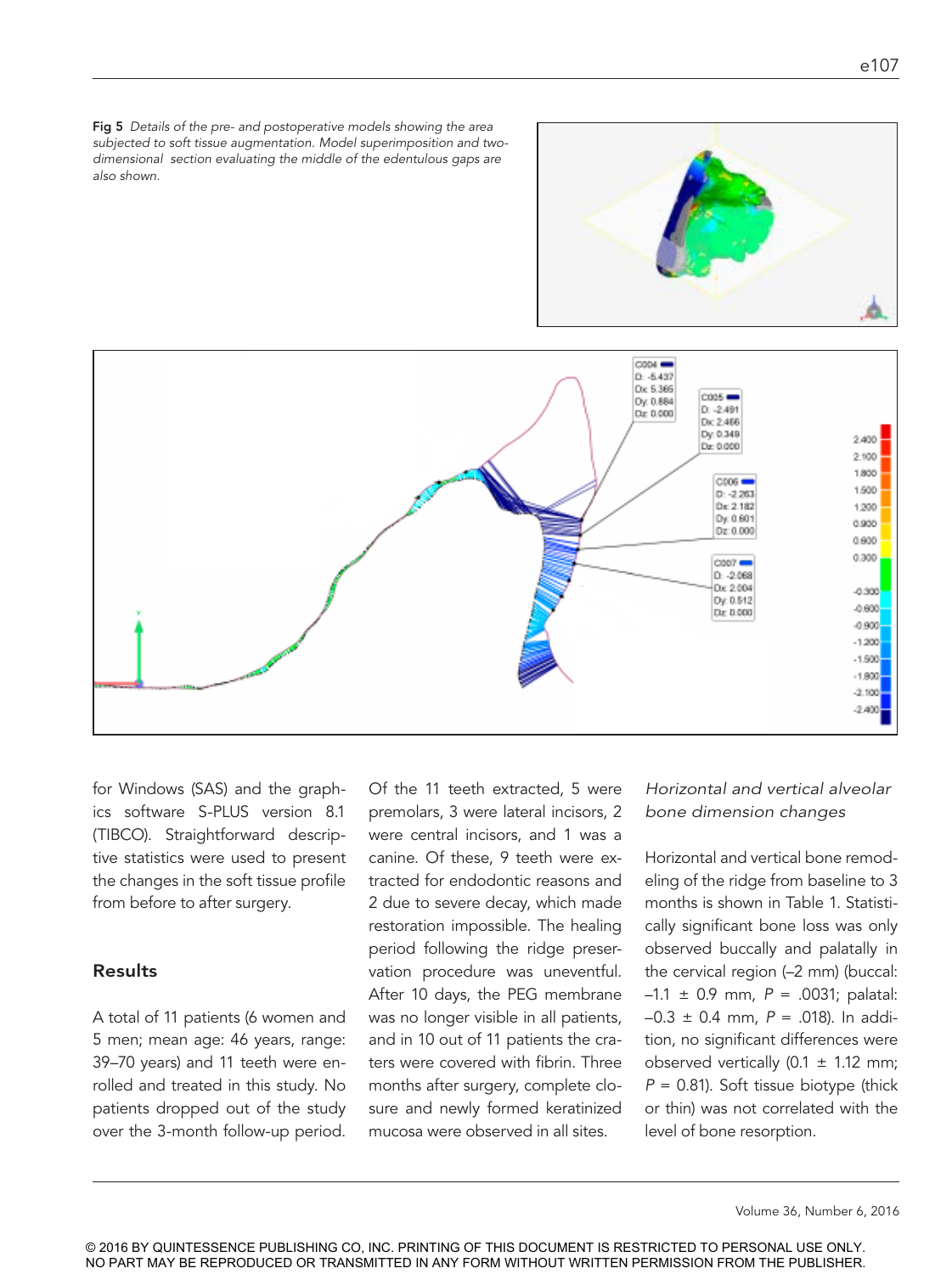## **Table 1 Changes in the horizontal and vertical bone ridge dimensions**

|                       | <b>Buccal</b> |           |          | <b>Palatal</b> |           |         |
|-----------------------|---------------|-----------|----------|----------------|-----------|---------|
| <b>Variable</b>       | <b>Mean</b>   | <b>SD</b> | P        | <b>Mean</b>    | <b>SD</b> | P       |
| Coronal aspect (2 mm) | $-1.06$       | 0.91      | $.0031*$ | $-0.31$        | 0.36      | $.018*$ |
| Medium aspect (4 mm)  | $-0.23$       | 0.56      | .21      | $-0.12$        | 0.18      | .052    |
| Apical aspect (7 mm)  | $-0.23$       | 0.61      | .25      | $-0.10$        | 0.11      | .013    |
| Vertical changes      | 0.09          | 1.21      | .81      |                |           |         |

\*Statistically significant.

## **Table 2 Linear measurements (mm) showing the distance between the preoperative and postoperative vestibular profiles**

| <b>Variable</b> | <b>Mean</b> | <b>SD</b> | P        |  |
|-----------------|-------------|-----------|----------|--|
| $1 \text{ mm}$  | $-2.242$    | 0.317     | < 0.0001 |  |
| $2 \text{ mm}$  | $-1.826$    | 0.635     | < .0001  |  |
| $3 \text{ mm}$  | $-1.319$    | 0.896     | .0006    |  |
| 4 <sub>mm</sub> | $-1.174$    | 0.819     | .0008    |  |

\*Statistically significant.



Fig 6 *Consumption of painkillers.* 

#### *Soft tissue contour changes*

Buccal loss of soft tissue volume was observed in all patients, and mostly occurred in the 2 first coronal millimeters. In one patient, the gain was minimal at 3 and 4 mm. The linear measurements of the distance between the preoperative and postoperative vestibular profiles are shown in Table 2. The variation in the buccal soft tissue profile at the extraction site from baseline to 3 months ranged from 0.94 to −2.88 mm.

### *Morbidity*

Analgesic consumption during the postoperative period significantly decreased after 4 days (Fig 6). The mean level of discomfort during and after the surgery was  $6.72 \pm 1.48$ and  $6.091 \pm 2.3$ , respectively.

## **Discussion**

Although various alveolar ridge preservation techniques have been reported to maintain the hard and soft tissue dimensions at extracted sites, no method has completely prevented physiologic bone resorption of the buccal plate.<sup>20</sup> The intention of the present study was to determine whether efficient preservation of the buccopalatal dimension of the alveolar ridge could be achieved by filling the socket with a nonresorbable biomaterial following osteotomy and buccal displacement of the bone plate. Using this expansion, the biomaterials would occupy the space of the former buccal wall. This technique emerged as an alternative to facial overlay socket preservation procedures, which showed a mean loss of  $0.3 \pm 0.8$  mm of tissue in the cervical region.<sup>16</sup>

However, significant alveolar bone dimension changes were observed, especially in the coronal area of the socket  $(-1.4 \pm 0.9 \text{ mm})$ . Therefore, this technique failed to

```
The International Journal of Periodontics & Restorative Dentistry
```
© 2016 BY QUINTESSENCE PUBLISHING CO, INC. PRINTING OF THIS DOCUMENT IS RESTRICTED TO PERSONAL USE ONLY. NO PART MAY BE REPRODUCED OR TRANSMITTED IN ANY FORM WITHOUT WRITTEN PERMISSION FROM THE PUBLISHER.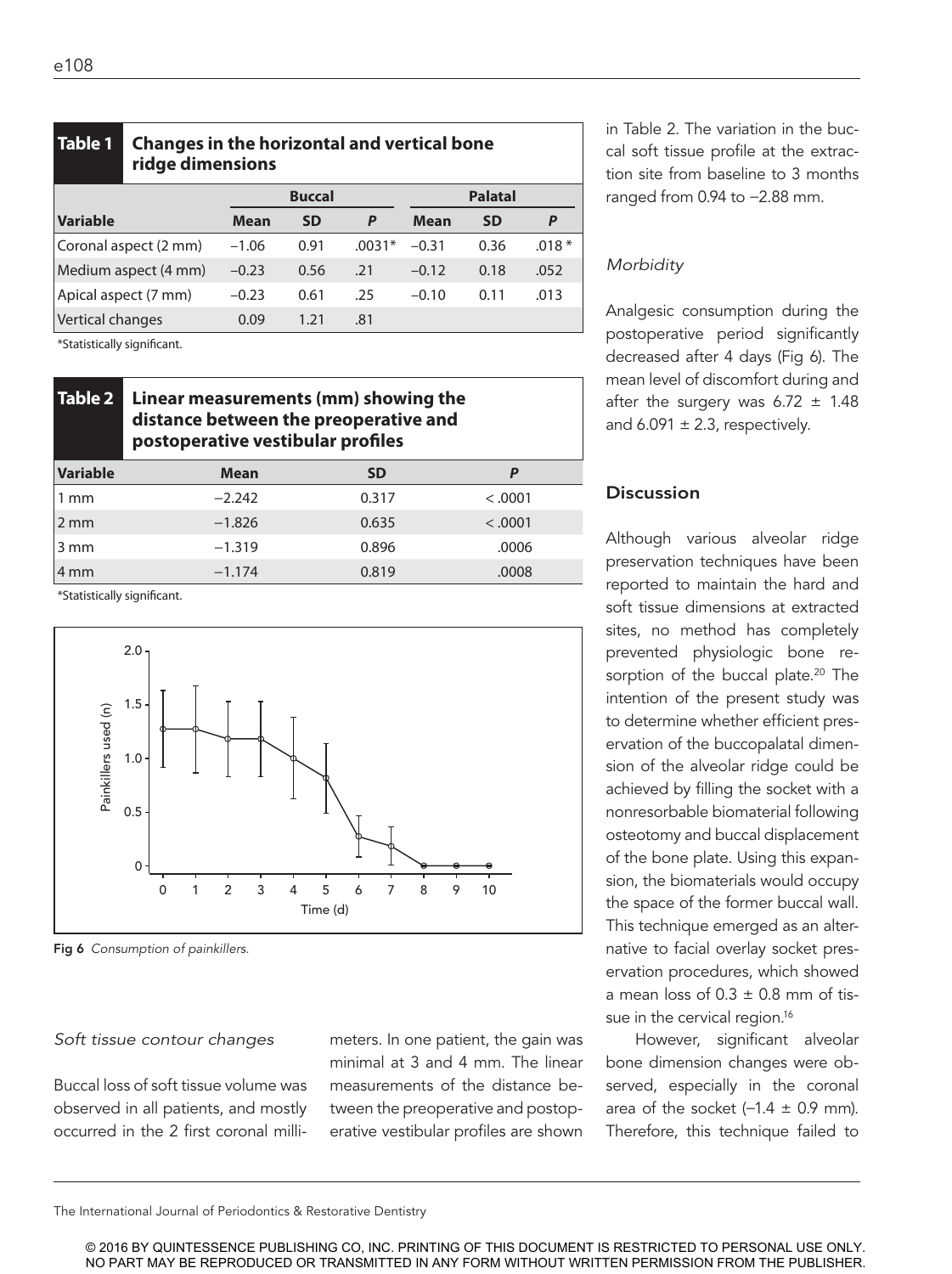achieve less postextractional bone remodeling than several other extraction socket management methods described in the literature.<sup>21</sup>

With the present technique, the unexpected bone loss in the cervical area of the treated site may be attributed to an increase in inflammation associated with the osteotomy and the reduction of vascularization. Additionally, the repositioning of the buccal plate in a more apical direction may explain the high amount of bone loss in the coronal third of the alveolar ridge and the minor bone loss in the medium and apical thirds.

Consequently, in the absence of a connective tissue graft to compensate for buccal bone resorption,<sup>22</sup> the soft tissue contours in the buccal cervical third of the alveolar ridge are significantly diminished. A synthetic bioresorbable PEG hydrogel plug was used to contain the graft particles and guide the migration of keratinized soft tissue. Although some randomized controlled trials<sup>23</sup> and preclinical studies<sup>24</sup> have shown the effectiveness of using a PEG membrane in guided bone regeneration, in the present study when a PEG membrane was left exposed in the oral cavity, it was not detected in most of the patients at 10 days after the procedure and thus failed to guide the migration of keratinized soft tissue or act as a scaffold for soft tissue healing.

In this study, both postextractional bone remodeling and soft tissue contour changes were studied. However, these results must be interpreted cautiously, as the location of the bone measurements was apical compared with the location

of the soft tissue contour measurements. In future studies, it would be interesting to analyze soft tissue and bone-remodeling patterns using CT scans to study both parameters at the same level.

One of the conditions of the present study was the presence of an intact buccal plate. However, the extraction sites presented different soft tissue biotypes and various anatomical and dimensional characteristics of the hard tissue compartment. According to the literature, the relationship between the initial soft tissue biotype and postextraction bone remodeling is controversial. In recent studies in humans, some authors have reported that soft tissue biotype and socket wall thickness influence tissue remodeling processes after tooth extraction,25,26 while others have concluded that alveolar ridge resorption occurs irrespective of soft tissue biotype.27 In the present study, no correlation was found between the characteristics of the soft tissues at baseline and tissue modeling. However, the small sample size and the limited 3-month follow-up are drawbacks of the current investigation. Additional studies with large patient samples and a negative control group are necessary to identify specific trends and risk parameters that can serve as prognostic factors for this alveolar ridge preservation procedure.

#### Conclusions

Within the limitations of the present study, buccal displacement of the buccal bone plate in conjunction

with the use of biomaterials did not prevent resorption of the alveolar contours. Moreover, its superiority over conventional extraction socket management approaches was not supported by the results of this study.

#### Acknowledgments

The authors reported no conflicts of interest related to this study.

#### References

- 1. Cardaropoli G, Araújo M, Lindhe J. Dynamics of bone tissue formation in tooth extraction sites. An experimental study in dogs. J Clin Periodontol 2003;30: 809–818.
- 2. Araújo MG, Lindhe J. Dimensional ridge alterations following tooth extraction: An experimental study in the dog. J Clin Periodontol 2005;32:212–218.
- 3. Schropp L, Wenzel A, Kostopoulos L, Karring T. Bone healing and soft tissue contour changes following single-tooth extraction: A clinical and radiographic 12-month prospective study. Int J Periodontics Restorative Dent 2003;23: 313–323.
- 4. Van der Weijden F, Dell'Acqua F, Slot DE. Alveolar bone dimensional changes of post-extraction sockets in humans: A systematic review. J Clin Periodontol 2009;36:1048–1058.
- 5. Araújo MG, Lindhe J. Socket grafting with the use of autologous bone: An experimental study in the dog. Clin Oral Implants Res 2011;22:9–13.
- 6. Vignoletti F, Matesanz P, Rodrigo D, Figuero E, Martin C, Sanz M. Surgical protocols for ridge preservation after tooth extraction. A systematic review. Clin Oral Implants Res 2012;23(suppl):s22–s38.
- 7. Lekovic V, Camargo PM, Klokkevold PR, et al. Preservation of alveolar bone in extraction sockets using bioabsorbable membranes. J Periodontol 1998; 69:1044–1049.